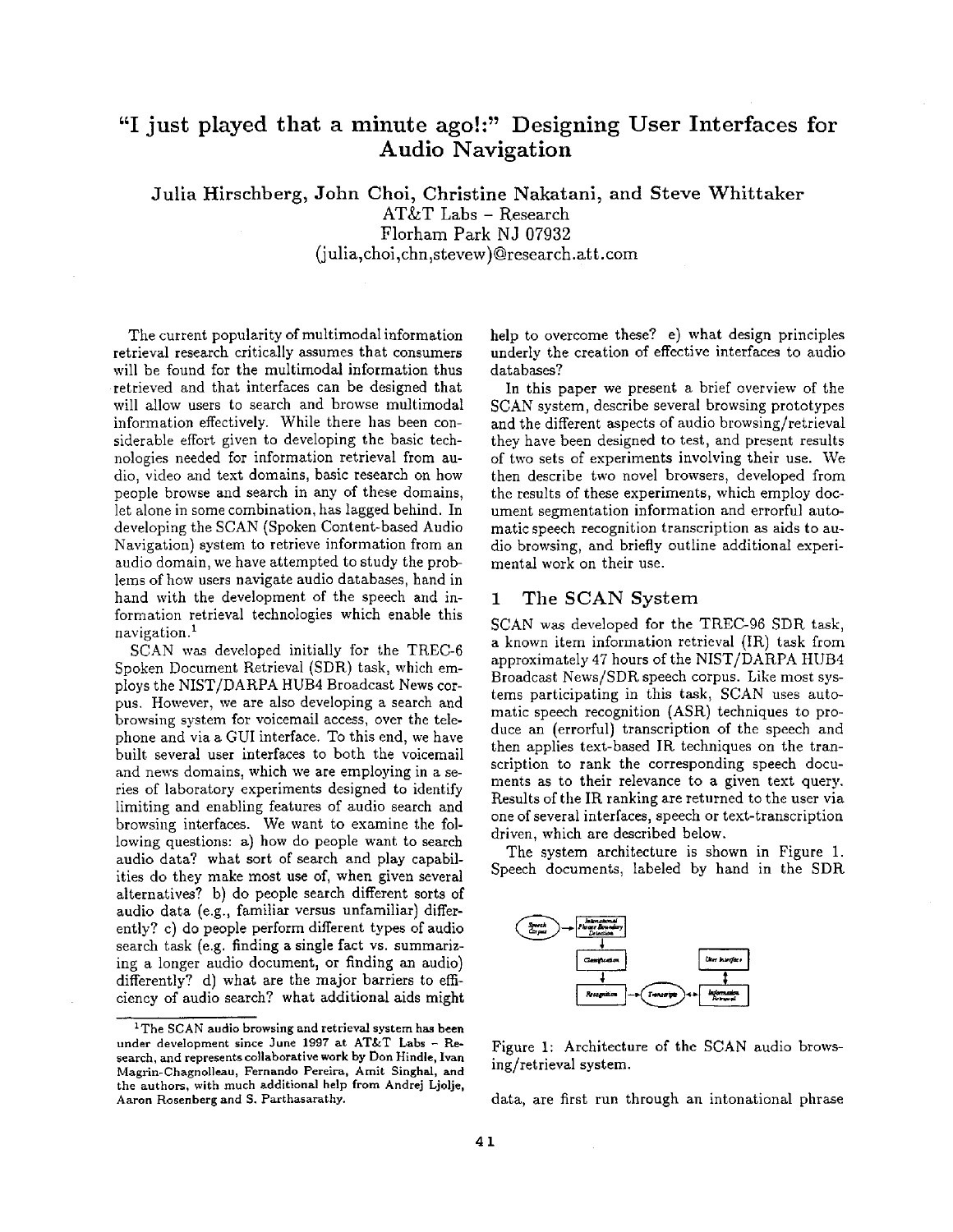detection procedure, to segment stories into principled "chunks" of speech. This initial segmentation provides the ASR engine with manageable units of speech to recognize, and later provides users with manageable units of speech to listen to. Each phrase identified is then classified as to its channel conditions, so that the most appropriate acoustic models can be applied during recognition; this classification is done by assigning log-likelihood scores based upon a partition of the data into 'high', 'medium', and 'low' fidelity speech (corresponding to 'studio 8K speech', '8K speech recorded under other conditions', and '4K telephone speech' - all recorded without background noise or music) and noise (all speech recorded with noise or music). The recognizer employs a time-synchronous beam search with continuous density, three-state, left-to-right, context-dependent Hidden Markov phone models. The production of word sequences from phones is implemented using weighted finite-state transducers. Recognition hypotheses are output as word lattices. Several language models have been developed from the 116 million word SDR corpus, including standard backoff bigram (6.1 million) and trigam (9.4 million) models and a compacted trigram model which has 16% lower perplexity and which is 60% smaller than the bigram model. We use the SMART IR system, developed for text-based retrieval using the vector space model. SMART tokenizes the transcribed audio, removes common stop words (e.g. *the, of*), normalizes word variants (e.g. *persons*  $\rightarrow$  *person),* and weights term occurrences based upon document length and word frequency. SMART scores for 'hits' within a document are made available to the user interface, as well as the ranking of documents retrieved for a query. Two user interfaces currently exist for SCAN, a speech-based interface, and a text-based interface. Both of these interfaces reflect lessons learned from our earlier audio browsing experiments with simpler prototypes and a voicemail browsing and retrieval task.

# **2 Audio-Based Browsing and**  Retrieval

In recent years, various systems have been built to enable capture and browsing of spoken conversational data from meetings and recorded lectures (Hindus, Schmandt, and Horner, 1993; Kazman et al., 1996; Moran et al., 1997; Wolf, Rhyne, and Briggs, 1992; Whittaker, Hyland, and Wiley, 1994), and personally dictated information (Degen, Mander, and Salomon, 1992; Stifelman et al., 1993). Other systems allow search of multimedia archives of television programmes (Hauptmann and Witbrock, 1997; Shahraray, 1995) and videomail (Jones et al., 1996). While extensive evaluations of this technology remain to be carried out, naturalistic studies of

audio browsing systems demonstrate their effectiveness in helping users produce accurate meeting summaries (Moran et al., 1997; Whittaker, Hyland, and Wiley, 1994; Wilcox, Schilit, and Sawhney, 1997). These and other studies also showed that indexed audio produces more accurate recall, although users may take longer to retrieve information (Kazman et al., 1996; Whittaker, Hyland, and Wiley, 1994). Several factors that may influence browsing behavior have been identified: (a) familiarity with subject matter: knowledgeable users are more likely to skip portions of the audio record when replaying (Moran et al., 1997) and they generate more effective queries when searching the record (Kazman et al., 1996); (b) type of retrieval task: audio search behaviors differ when users are trying to summarize as opposed to extract verbatim information from the audio record (Moran et al., 1997; Whittaker, Hyland, and Wiley, 1994); (c) presence and type of audio indices provided: cue utility is esoteric, with different users relying on different types of cue (Kazman et al., 1996); (d) availability of segmental information: users find it easier to navigate the record when structural information is provided (Arons, 1994). However, these studies also identify severe difficulties that users experience with speech browsing and search which may compromise the utility of these systems. The first problem is navigational: users often report losing track of the current audio context (Stifelman, 1996; Arons, 1994), and being unable to determine the sequence and structure of different elements of the audio record (Gould, 1983; Haas and Hayes, 1986). A second set of problems concern search: users seem to be poor at generating effective key word search queries, and find it hard to exploit system-generated key word indices. These problems are exacerbated when search material is unfamiliar (Kazman et al., 1996).

## 2.1 The Experiment Design

In our first set of experiments we focussed on identifying users' own search strategies when given a set of tasks involving access to a relatively small audio database and two relatively impoverished GUI interfaces to that database. More specifically we wanted to first identify the strategies users employ to browse and search audio  $-$  e.g., how do users find information in audio? Do they sample small segments or listen to large chunks? Second, we wanted to investigate the factors affecting these strategies  $$ e.g., do users search familiar information differently from novel material and if so how? Is their search strategy different when they are looking for verbatim rather than summary information? Does providing segmental information aid search significantly? Do other kinds of cues or indices promote effective search? Third, we hoped to explore users' memory and mental models of audio and investigate the re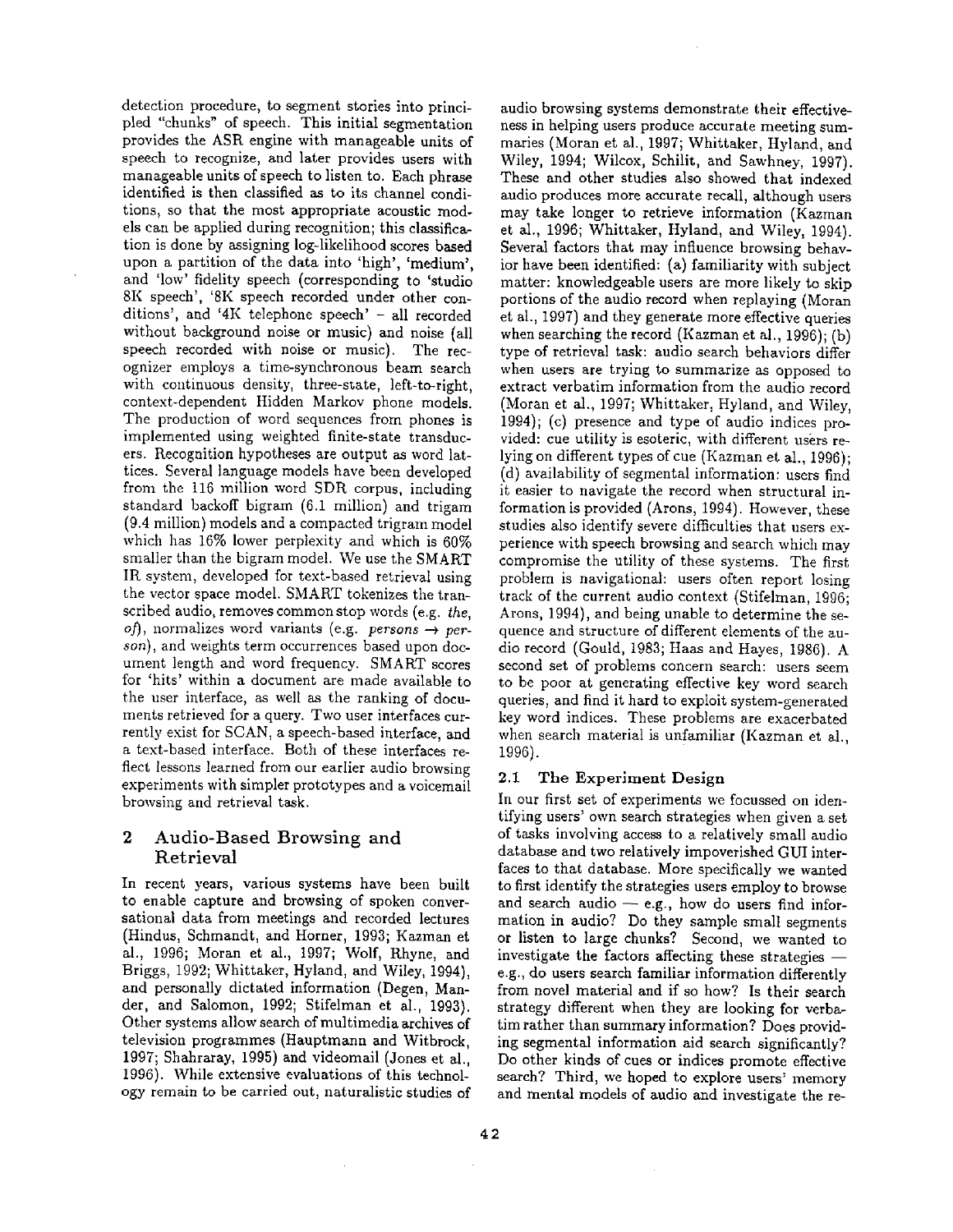lationship between memory and search strategies -do users with more accurate models search audio more effectively, and what promotes good memory?

We based our experiments on findings from a naturalistic study of over 800 voicemail users, in which we identified a set of strategies people used to access a real audio archive, and documented the problems users experience in accessing that archive (Hirschberg and Whittaker, 1997; Whittaker, Hirschberg, and Nakatani, 1998). In our laboratory experiments we focussed first on how access is affected by two factors, task type and familiarity of material. While previous research has suggested that these factors affect browsing, no detailed evaluation has been done. Second, we investigated the impact of two browser features, topic structure and play duration. Although these features have been implemented in previous browsers, their impact on browsing and their interaction with task and familiarity has not been systematically tested. Our hypotheses were that a) search efficiency (i.e. number of search operations and search time) depends on the amount of speech information users must access: summary tasks requiring access to an entire topic will less efficient than search for two specific facts, which in turn will be less efficient than search for one fact; b) familiar material will elicit more efficient search; c) providing information about where topics begin will increase the efficiency of search; and, d) short duration fixed play intervals will be used for identifying relevant topics, whereas longer fixed play durations will be used for search within a topic.

Fourteen people were given a speech archive, consisting of eight voicemail messages, or topics, appended together in one audio file 236.3 seconds long. We chose this domain for our study, both because we were interested in the specific application, and because Voicemail message retrieval is an example of a real application of audio search and retrieval, which we felt would be familiar to our users. Users accessed the archive to answer sixteen questions about the eight topics. These questions were based on retrieval tasks identified as common in our naturalistic study of voicemail users. There were three types of task: Four questions required users to access one specific fact, e.g. a date or phone number from a topic (lfact), a further four required access of two such facts (2fact), and eight questions required users to reproduce the gist of a topic (summary).

The first eight questions required users to access each of the eight topics once, and questions 9 through 16 required each topic to be accessed again. To investigate the effects of familiarity we compared users' performance on the first eight versus the second eight of the sixteen questions.

Users were given one of two GUI browsers: basic and topic. These are shown in Figure 2. Both



Figure 2: Basic and Topic Audio Browsers

browsers represent the entire speech archive as a horizontal bar and permit random access to it: users can select any point in the archive and play from that point (e.g. inserting the cursor halfway across the bar begins play halfway through the archive). For both browsers, users then select one of three play durations: *play short* (3 seconds), *play long* (10 seconds) and play to end (unrestricted play until play is manually halted by the user). The topic browser further allows the user to select a given topic by serial position (e.g. topic, or, message 1); play will then begin at the start of that topic/message.

We used a simple GUI for our initial experiments, rather than testing a complex set of possible search features, for three reasons: First, data on accessing a real speech archive indicate that even highly experienced users make little use of sophisticated features such as scanning, speed up/slow down, or jump forward/back (Hirschberg and Whittaker, 1997). Second, informal evaluations of complex speech UIs reveal that advanced browsing features are often not well understood by users, and do not necessarily improve search (Arons, 1994; Hauptmann and Witbrock, 1997). Given the unclear benefits of complex features, we wanted to establish baseline data for speech retrieval using a simple prototype. Finally, the features we tested will most likely be part of any browsing interface, and thus are of general interest.

Users were given 5-10 minutes on practice tasks before the experiment. After it, we gave users a memory test, asking them to recall the content, name of caller and serial position of each topic. We then administered a questionnaire eliciting reactions to browser features and comments about the tasks. We logged the number and type of each play operation, duration and location of played speech within the archive, and time to answer each question. The results for each hypothesis follow and all differences discussed are statistically significant at p i 0.05, using ANOVA.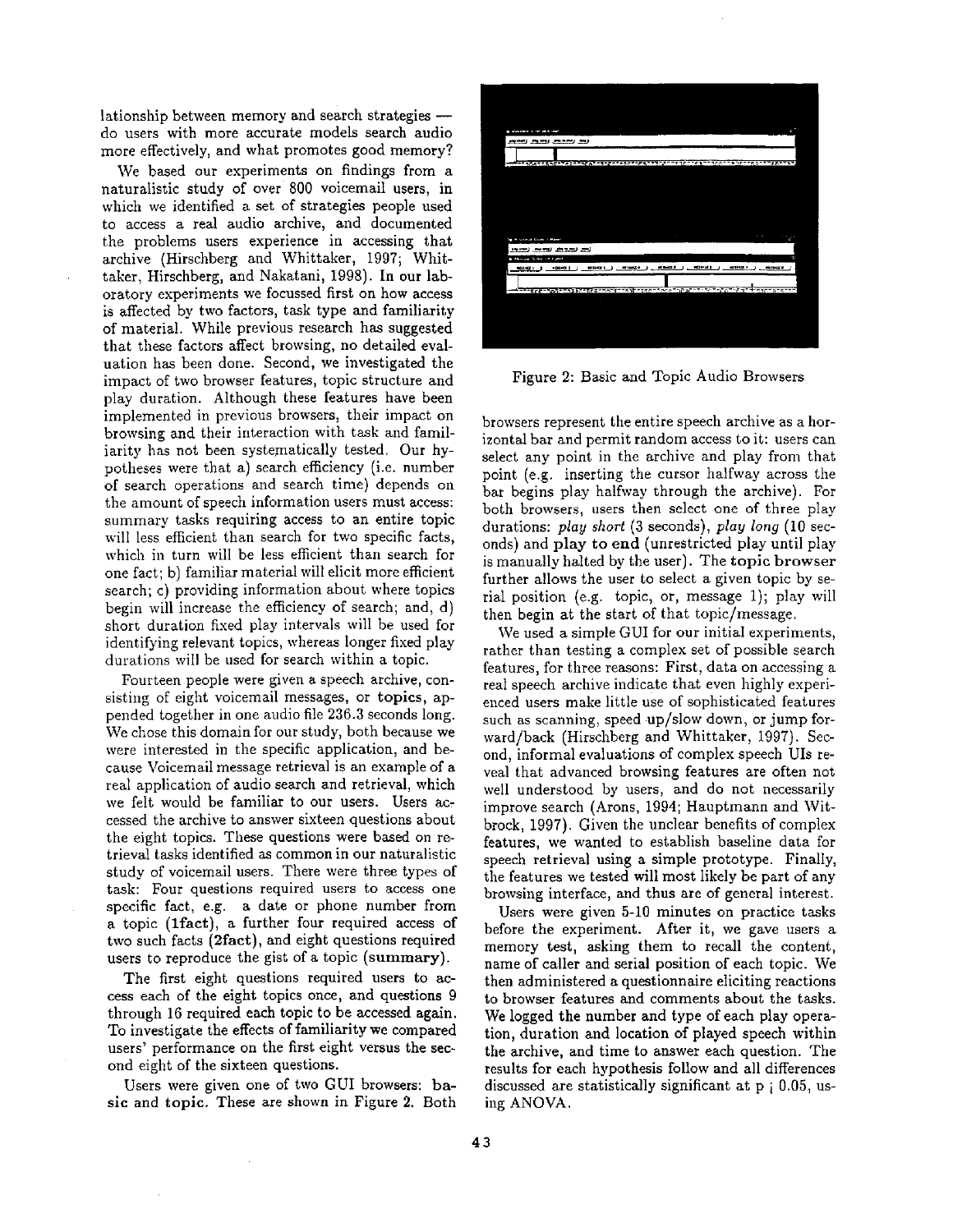#### **2.2 Experimental Results**

As we had expected, 1fact tasks were answered more efficiently than both other tasks (see Table 1). However, contrary to expectations, summary was more efficient than 2fact, despite requiring access to more information. The results indicate that performance depends both on the type and the amount of information users must access. User comments revealed why 2fact were so difficult: with summaries it was possible to remember several pieces of approximate information. 2fact questions required complex navigation within topic and the additional precision required to retain verbatim information often meant that users forgot one fact while searching for the second. They then found it hard to relocate the fact they had just forgotten. The user logs reveal problems of forgetting and relocating prior facts. In the course of answering each 2fact usrquestion users actually played the two target facts a combined total of 7.9 times. In contrast target facts for lfact tasks were only accessed 1.5 times and topics 2.9 times for summary tasks.

As we had suspected, in general, familiar material elicited more efficient search. To investigate more deeply just how this effect was produced, we then separated overall search operations into: the identification of the relevant topic and the actual extraction of the information required to complete the task, i.e., finding the answer within the target topic. We then found that familiarity only improved the speed of topic identification, but had no effect on information extraction once the relevant source had been identified.

Users made frequent use of topic boundary information. Although random access was available with the topic browser, users only employed it for 33% of their access operations. Furthermore, users' comments about the topic boundary feature were highly positive. Despite this positive feedback however, we found that topic-based access seemed less efficient than random access: users with access to topic delimiters took more operations although less time to answer questions than other users. Why might this counter-intuitive result have occurred? Posthoc tests showed that topic browser users had worse memory for the eight topics than simple browser users. Users of the basic browser reported making strenuous efforts to learn a mental model of the archive. In contrast, reliance on topic structure may permit topic browser users never to do so.

Play duration behavior was independent of whether search was within or outside topic. Furthermore, there was little use of either of the fixed play operations: all users preferred unrestricted play. In the final questionnaire, users reported that fixed duration options reduced their comprehension by truncating topic playback in unpredictable places. They

preferred the greater control of unrestricted play, even though this meant the overhead of stopping play explicitly.

From these experiments we conclude, first, that users were much better at comprehending the overall structure of the archive, including the order and gist of topics, than they were at navigating more locally, within a given topic, to find particular pieces of information. They were unable, for example, to relocate previously accessed information within topic for 2fact tasks, and showed no familiarity effects for search within topic. Second, our sampling results suggest that users overwhelmingly reject fixed duration *skims* of salient speech information, when given an alternative more within their control. Instead of fixed interval skimming, users prefer to access salient speech by controlling the precise playback duration themselves, even though this may involve more effort on their part to start and stop play. And third, providing topic boundaries may be of limited value: although users all like this feature (and those who participated in the basic browsing condition specifically requested it), heavy use of such signposts may make it more difficult for users to learn the contents of the archive. It appeared that the segmentation provided was at too coarse a level of granularity to provide much additional navigational power; the general topic structure of the archive as a whole could be learned easily without it.

## 3 Segmentation and Transcription Aids to Audio Navigation

The results of our basic and topic browser studies led us to propose two further browser prototypes, providing different types of additional, signposting information that might be helpful in local, as well as global navigation tasks. Since our goal was to permit users to browse much larger databases than eight voicemail messages, we also suspect that increasing the size of the database might increase the importance of some form of topic segmentation.

The first browser we developed provided a more sophisticated notion of topic segment than simple message boundaries, and is shown in Figure 3.

In our early study of heavy voicemail users we had learned anecdotally that callers who are used to doing business via voicemail believe that they and other such callers typically leave their messages in certain standard ways, with return telephone numbers and names at the beginning and end of messages, for example, and with content arranged in somewhat predictable fashion. So we prepared hand labelings of our test voicemail messages, identifying the following parts within each message: greeting, "Hi, Jim"; caller identification, "It's Valerie from the Customer Care committee"; topic, "I'm calling about the meeting next week"; deliverables, "Can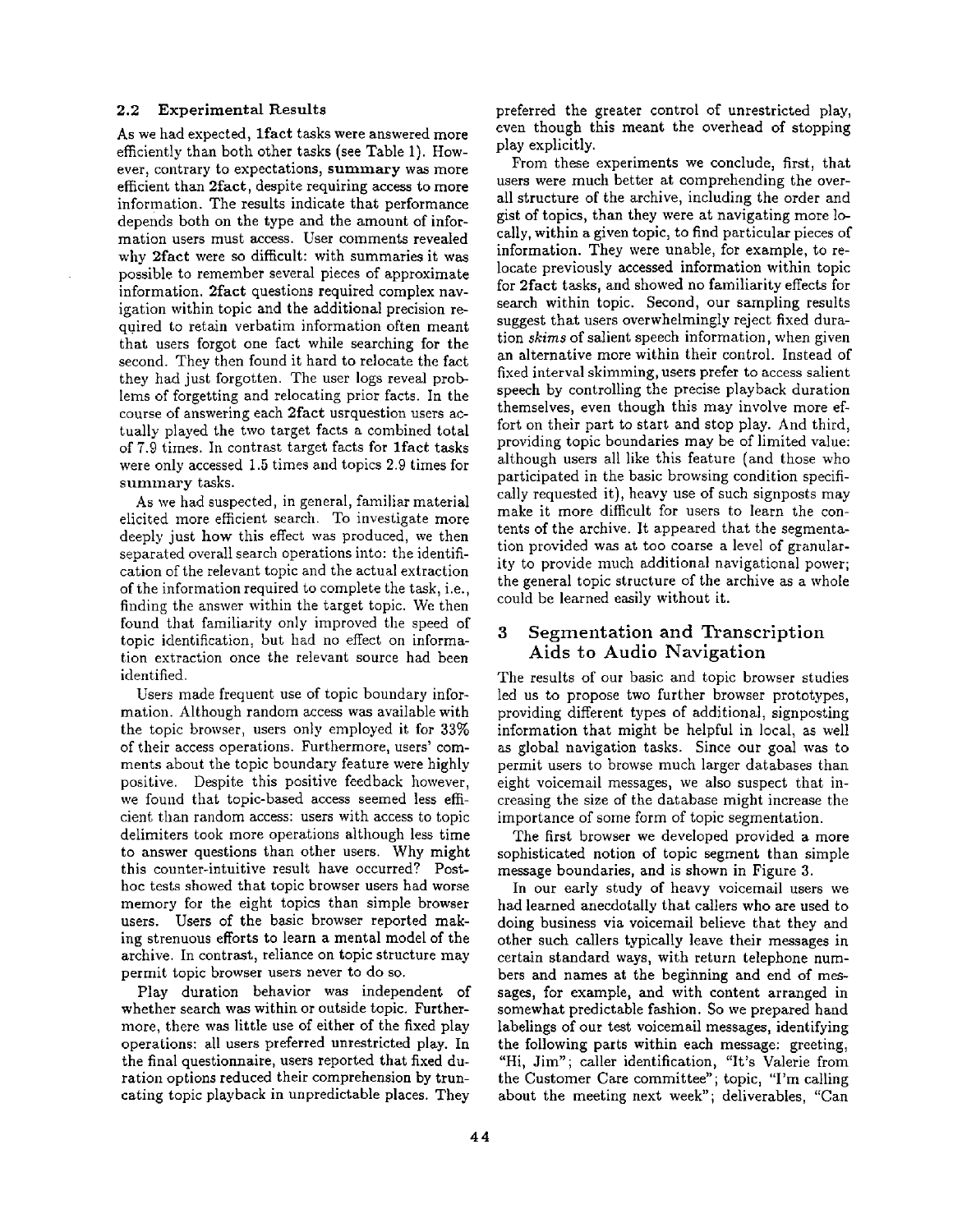| Task       | Number of Operations | Solution Time       |
|------------|----------------------|---------------------|
| 1fact      | 2.4                  | 23.0                |
| 2fact      | 4.1                  | 37.6                |
| summary    | 2.9 (F = 7.43)       | 32.3 (F = 11.7)     |
| familiar   | 2.1                  | 22.5                |
| unfamiliar | 4.1 (F = $35.5$ )    | 40.1 (F = 36.6)     |
| topic      | 3.7                  | 30.0                |
| no topic   | 2.5 (F = $5.09$ )    | 32.5 ( $F = 6.60$ ) |

Table 1: Effects of Task, Familiarity and Topic Structure on Retrieval Efficiency, with Relevant F ANOVA Values



Figure 3: Voicemail Structural Browser

you call Joan and make sure she'll have the numbers by then?"; and closing "Bye now." While we have tested this interface only informally, the addition of semantic categories as signposts to browsing through a series of messages seems much more useful than simply iterating through messages by start of message. A browse through caller identifying phrases, for example, quickly identifies messages by caller, while browsing through topics or deliverables serves the same function by topic. And playing greeting, caller id, topic, deliverables, and closing provides a very effective summary of many message. Of course, even this outwardly simple identification of topic structure is beyond the capability of existing technology. However, we are currently collecting and annotating a voicemail corpus with the goal of adding this type of structural browsing capability to the retrieval capabilities provided by our ASR/IR search engine.

The second browser we developed in order to experiment with new types of navigational aids to audio browsing makes use of the (errorful) ASR transcription produced in order to carry out IR in our system. This browser is depicted in Figure 4. The text-aided browser is implemented for the SDR Broadcast News corpus and consists of three main components: a programs overview window, a speech feedback window, and a player window. The programs overview presents the results of the IR search



Figure 4: Text-Aided Audio Browser

on the corpus in the form of a list of stories ranked in order of their relevance to a text input query. The top ten most relevant stories are displayed, in this version of the interface. For each story, the title of the program from which the story comes, the date of the broadcast, and all instances of keywords in the story that were deemed relevant to the query are displayed. Clicking on one of the program/story buttons loads the corresponding speech into the speech • feedback window, along with a time-aligned cursor, which shows the location of the story in the speech stream. The player window then provides controls for navigation and play within the displayed program, permitting the following functionality: a play button with plays from the point selected in the speech feedback window; a stop play button; a moveto-beginning button; buttons which skip forward in the speech by intonational phrase or larger intonationally defined units and buttons which skip back